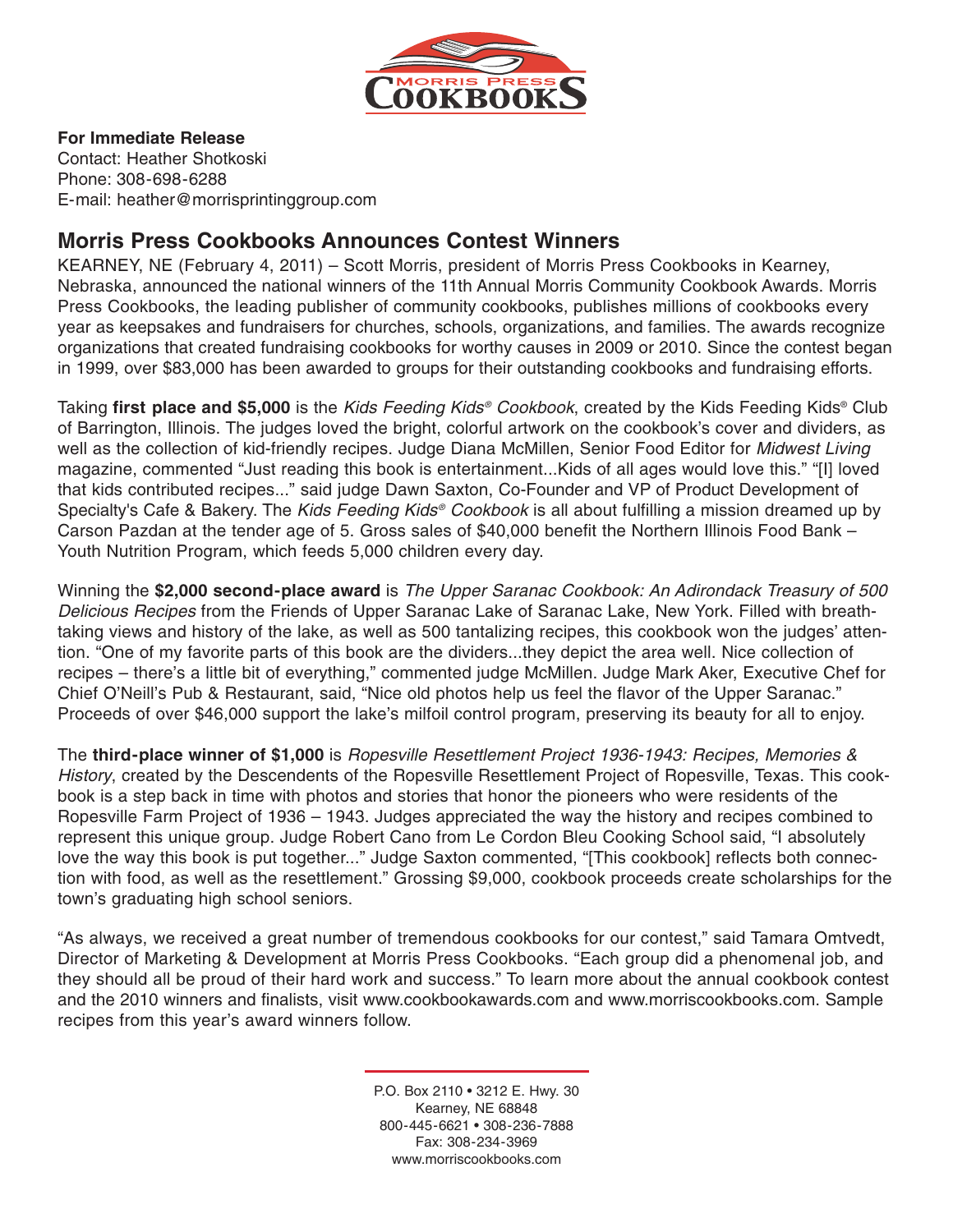# **First-Place Winner Kids Feeding Kids® Cookbook**

## **Peanut Butter & Jelly Bars (The Ultimate Kids' Food – for Dessert!)**

from William John (age 4) & Charles Thomas (age 2)

| $\frac{1}{2}$ lb. unsalted butter, room temp. | 3 c. flour                                               |
|-----------------------------------------------|----------------------------------------------------------|
| $1\frac{1}{2}$ c. sugar                       | 1 tsp. baking powder                                     |
| 1 tsp. vanilla                                | $1\frac{1}{2}$ tsp. salt                                 |
| 2 lg. eggs, room temp.                        | $1\frac{1}{2}$ c. raspberry jam                          |
| 2 c. creamy peanut butter                     | $\frac{2}{3}$ c. salted peanuts, coarsely chopped (opt.) |

Preheat the oven to 350°. Grease and flour a 9 x 13 x 2-inch baking pan. In a medium bowl, combine butter and sugar; beat with an electric mixer on medium speed for about 2 minutes. With the mixer on low speed, add the vanilla, eggs, and peanut butter; mix until well combined. In a small bowl, sift together the flour, baking powder, and salt. With the mixer on low speed, slowly add the flour mixture to the peanut butter mixture; mix until just combined. Spread two-thirds of the dough in the prepared pan, using a knife to spread evenly. Spread the jam evenly over the dough. Drop small globs of remaining dough evenly over the jam. Don't worry if the jam isn't completely covered; the dough will spread as it bakes. Sprinkle with the chopped peanuts and bake for 45 minutes, or until golden brown. Cool and cut into squares. **Note:** This is a great recipe to take to bake for 45 minutes, or until golden brown. Our and cut like square for 45 minutes, or until golden brown. Our family loves 'em!

### **For more information about Kids Feeding Kids® Cookbook, please contact:**

Kids Feeding Kids® Club Alyssa Pazdan, 312-286-7272 www.kidsfeedingkids.info

# **Second-Place Winner The Upper Saranac Cookbook: An Adirondack Treasury of 500 Delicious Recipes**

### **Peppered, Bacon-Wrapped Pork Tenderloin**

from Janice Butts, Hemlock Landing

| $\frac{1}{4}$ c. butter              | 1 tsp. salt                                 |
|--------------------------------------|---------------------------------------------|
| $\frac{3}{4}$ lb. mushrooms, sliced  | 1 tsp. pepper                               |
| 1 sm. onion, chopped                 | 8 slices thick bacon                        |
| $\frac{1}{4}$ c. pecans, chopped     | $\frac{1}{4}$ c. brown sugar, firmly packed |
| 2 (12-oz.) pork tenderloins, trimmed | 1 tsp. cracked black pepper                 |

Preheat oven to 450°. In a medium saucepan, melt butter. Add mushrooms and onion; sauté for 8 minutes, or until tender. Stir in pecans; set aside. Place pork tenderloins between two sheets of plastic wrap; flatten to 1 ⁄4-inch thickness, using a meat mallet or rolling pin. Sprinkle with salt and pepper. Spread mushroom mixture evenly on top of each tenderloin, leaving a ¼-inch border. Roll each tenderloin like a jellyroll, starting with the long end. Wrap 4 bacon slices around each tenderloin. Place on lightly greased rack in a roasting pan, seam side down. Rub tenderloins with brown sugar and cracked pepper. Bake uncovered for 15 minutes. Reduce temperature to 400° and bake for 15 additional minutes, or until a meat thermometer reads 160°. Let rest for 10 minutes before carving. Slice each tenderloin into 4 pieces. Serves 8.

### **For more information about The Upper Saranac Cookbook, please contact:**

Friends of Upper Saranac Lake Marsha Stanley, 703-216-8789 www.uslf.org